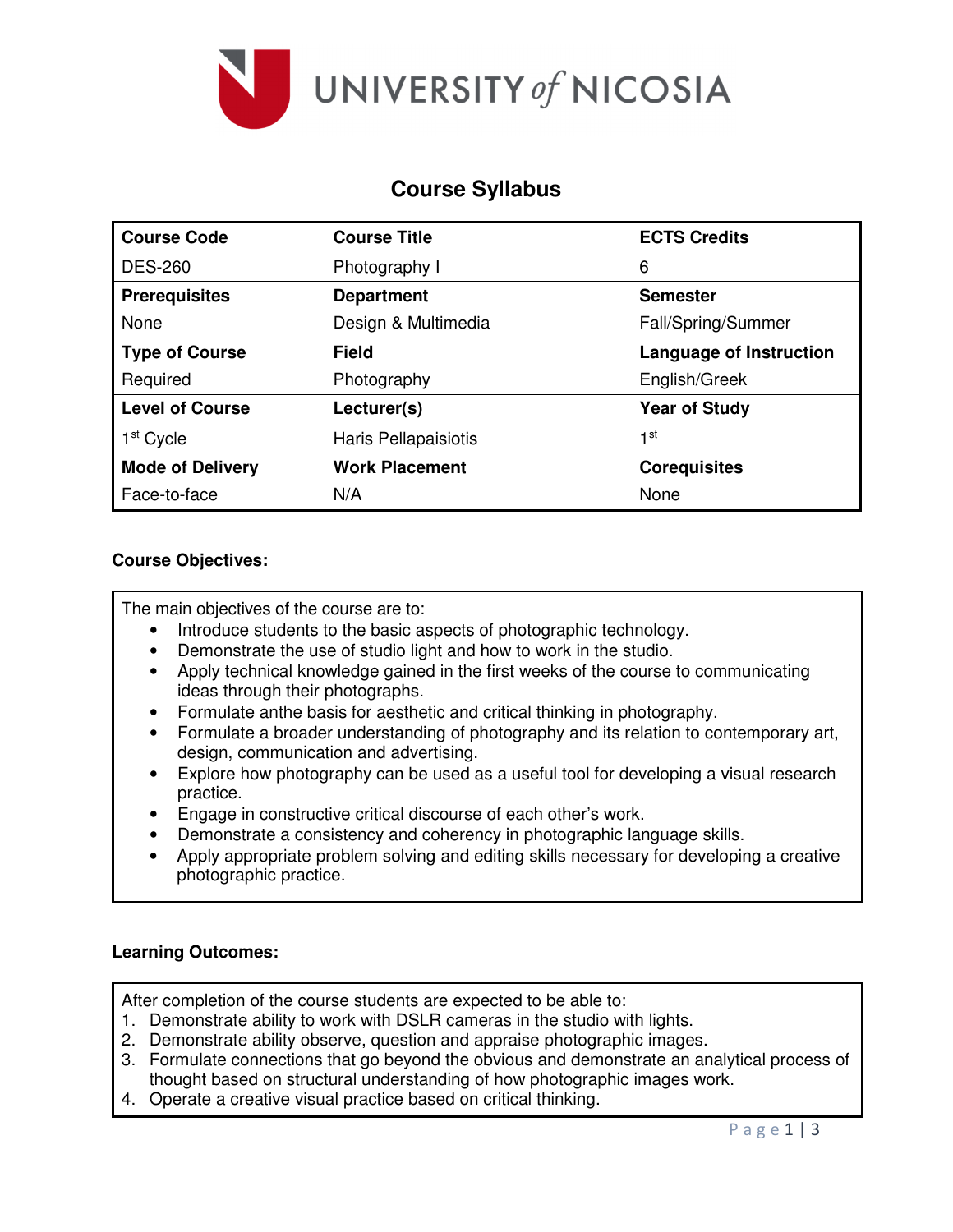

- 5. Assemble a type of photographic practice that demonstrates an openness to different observational and analytical techniques.
- 6. Integrate and apply photographic knowledge and skills to the student's own domain of interest.
- 7. Effectively assemble, present and evaluate photographic material
- 8. Edit and collate their photographs

#### **Course Content:**

- 1. Introduction to the course
- 2. Seminar presentation on the relationship between aperture and speed and their effect on depthof-field
- 3. Depth-of-field workshop
- 4. Introduction to the use of studio LED lights
- 5. Students work on their lighting project
- 6. Work to date is reviewed and discussed / seminar presentation on analytical reading of photographs
- 7. Workshop in visual analysis
- 8. Presentation of main photographic project set in three stages. Students begin work on stage one.
- 9. Students complete photographing first stage of their project
- 10. Students work in the studio on stage two of their project
- 11. Students complete stage two and commence work on stage three
- 12. Students complete their photographic project

#### **Learning Activities and Teaching Methods:**

Seminars, Practical Workshops, Critique, Discussions, Practical Assignments, Visual Research Assignments, Written Assignments.

#### **Assessment Methods:**

Research and development, transition from research to developing final product/s, final outcome and presentation, attendance and participation.